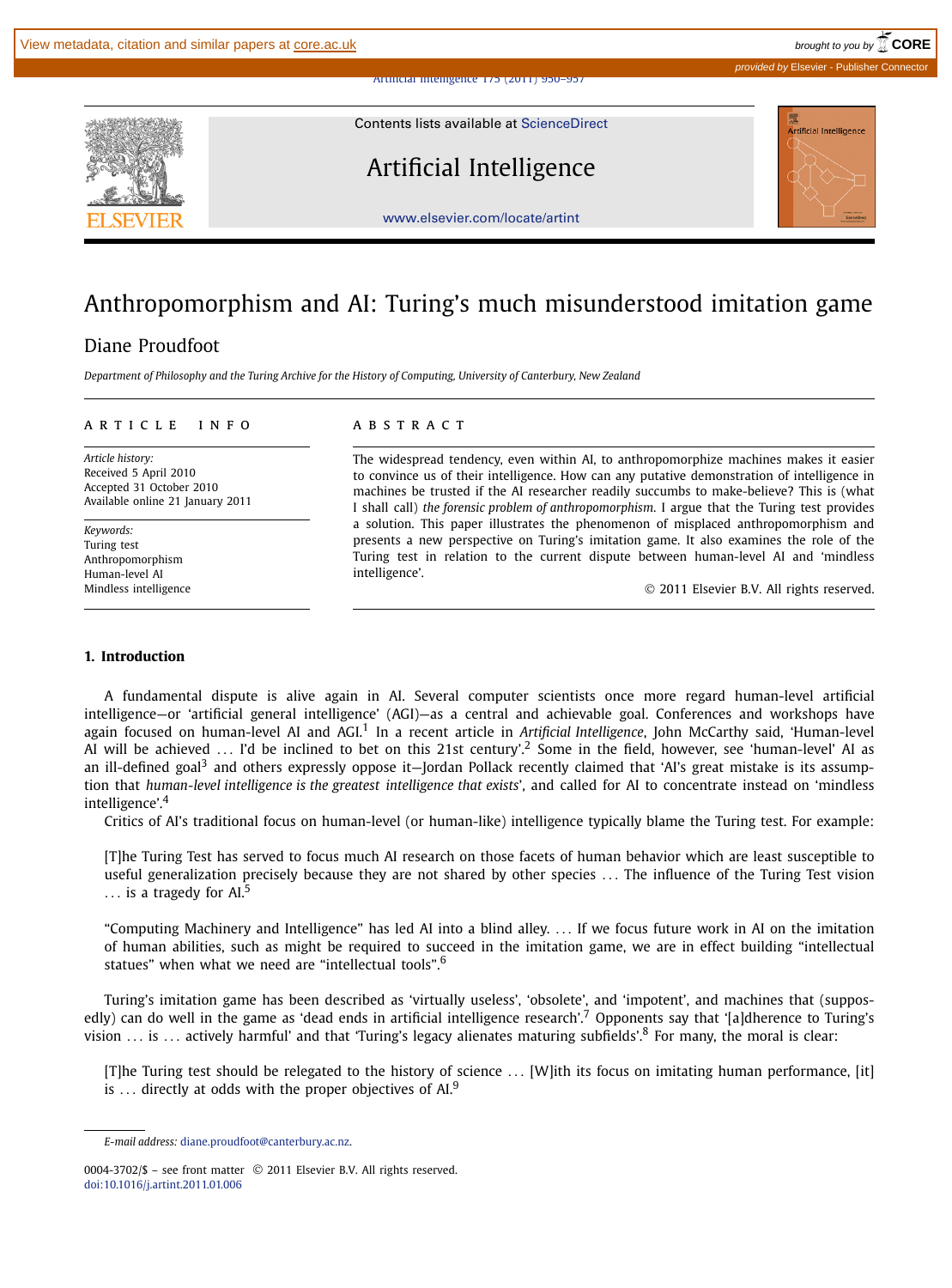Some theorists even argue that Turing did not intend to propose a *test* at all. Aaron Sloman, for example, claims that Turing was 'far too intelligent to do any such thing' and that this widespread misinterpretation of 'Computing Machinery and Intelligence' has led to 'huge amounts of wasted effort' discussing the purely 'mythical' Turing test.10 According to Sloman, Turing introduced the imitation game, 'not in order to give a criterion for thinking or for intelligence', but to provide 'a basis for attacking arguments' against the possibility that a computer could succeed in the game.<sup>11</sup>

However, Turing did make it clear that he was proposing a test of intelligence in machines. In his famous 1950 paper he referred to the imitation game as a 'test' and as providing a 'criterion for "thinking" ' (he even said that his opponent Geoffrey Jefferson probably 'would be quite willing to accept the imitation game as a test').<sup>12</sup> In his 1952 radio broadcast, 'Can Automatic Calculating Machines Be Said To Think?', Turing said 'I would like to suggest a particular kind of *test* that one might apply to a machine'. He described the imitation game and continued:

Well, that's my test. Of course I am not saying at present either that machines really could pass the test, or that they couldn't. My suggestion is just that this is the question we should discuss. It's not the same as 'Do machines think?', but it seems near enough for our present purpose, and raises much the same difficulties.<sup>13</sup>

Turing also made it clear that he introduced the imitation game in order to illustrate his approach to intelligence—rather than, as Sloman claims, to make a technological prediction or rebut objections to machine intelligence. Turing first described the computer-imitates-human game in 'Intelligent Machinery' (his 1948 report for the National Physical Laboratory) as a 'little experiment' (which, he said, he had actually conducted) based on his thesis that '[t]he extent to which we regard something as behaving in an intelligent manner is determined as much by our own state of mind and training as by the properties of the object under consideration'.<sup>14</sup>

I shall argue that Turing's test is of considerable importance for AI today—and not solely as an intriguing thought experiment or as part of a far-off scientific goal. Advocates of both human-level AI and of mindless intelligence face the question: how do we test for intelligence in machines? Both also face a difficult problem that results from the human tendency to *anthropomorphize* artificial systems. This tendency makes it too easy to convince us of the intelligence, human-level or otherwise, of a machine. Turing provided a test of intelligence in machines that solves this problem.

#### **2. Anthropomorphism in AI**

Computer scientists often complain that the public expects intelligent androids to appear any day. Yet science fiction and make-believe can also be found *within* AI—even at its very beginnings.<sup>15</sup> Turing compared what he called his 'child-machine' to Helen Keller, said that the machine could not 'be sent to school without the other children making excessive fun of it' but it would have 'homework', and he suggested that 'the education of the machine should be entrusted to some highly competent schoolmaster'.16 Turing was discussing his 'P-type' unorganized machines (modified Turing machines, with no tape and with 'pain' and 'pleasure' inputs).17 These existed only as 'paper machines'—simulations of machine behaviour by a human being using paper and pencil<sup>18</sup>-but Turing anthropomorphized them nonetheless.

Illustrative cases of anthropomorphism also include Valentino Braitenberg's descriptions of his robot vehicles. These machines are said to dream, sleepwalk, have free will, and 'ponder over their decisions'; they are 'inquisitive', 'optimistic', and 'friendly'. They even have the 'a priori concept of 2-dimensional space'.<sup>19</sup> David Hogg, Fred Martin, and Mitchel Resnick gave their Braitenberg-like 'creatures' (constructed from LEGO bricks containing electronic circuits) names such as 'Timid', 'Indecisive', 'Paranoid', 'Insecure', and 'Inhumane'. Frantic and Observant are, they said, 'philosophical'; Frantic 'does nothing but think'.20 Masaki Yamamoto too described his robot vacuum cleaner SOZZY as 'friendly'—and as having 'four emotions *...* joy, desperation, fatigue, sadness'.<sup>21</sup> Daniel Dennett said that Cog is to have an 'infancy and childhood' and will be designed 'to want to keep its mother's face in view'. Cog

must somehow delight in learning, abhor error, strive for novelty, recognize progress. It must be vigilant in some regards, curious in others, and deeply unwilling to engage in self-destructive activity. While we are at it, we might as well try to make it crave human praise and company, and even exhibit a sense of humour.<sup>22</sup>

Often the researchers building social robots such as Cog (and especially 'face' robots) attempt to avoid anthropomorphism —for example, by using scare-quotes or other notational devices when describing a face robot's 'emotion' system, and by claiming that the robot has mere analogues of human emotions.<sup>23</sup> In these cases they typically deny that the robot has— 'real' or human—emotions.<sup>24</sup> (This denial need not presuppose a *definition* of 'emotion'. To use a famous example, we do not need a definition of a 'game' to be justified in saying that football is a game and dermatology is not. Nor can we provide one25: instead we use prototypes and exemplars. Likewise, we do not need a definition of 'emotion' to be justified in saying that you have emotions and SOZZY does not.)

Nevertheless, the same researchers who deny that their robots have emotions attribute *expressive behaviours* to the machines literally and without qualification; in this way they unwittingly anthropomorphize the machines. Kismet, for example, is said (without scare-quotes) to have 'a smile on [its] face', to 'frown', and to have a 'happy and interested expression' and a 'sorrowful expression'.<sup>26</sup> Kismet is also said to 'glance towards' a toy, 'look in another direction', and 'settl[e] its gaze on the person's face'.<sup>27</sup> This is not to claim merely that the robot has certain physical configurations or behaviours. Smiling, for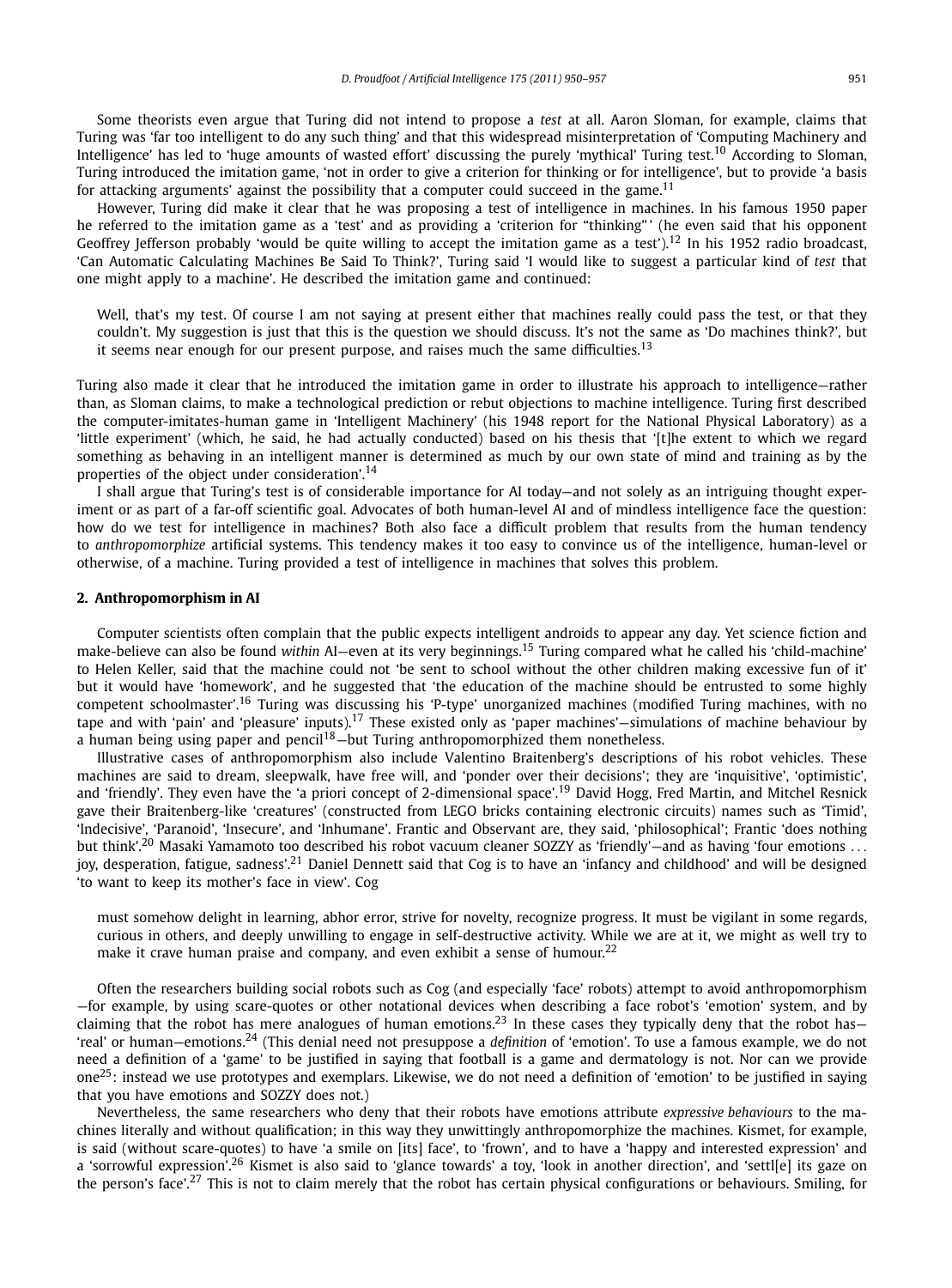example, is a complex conventional gesture. A facial display is a *smile* only if it has a certain meaning—the meaning that distinguishes a smile from a human grimace or facial tic, and from a chimpanzee's bared-teeth display. Similarly, saying that Kismet has a *happy expression* (rather than a 'happy expression') is claiming that the meaning of the robot's 'facial' display is *happiness* (and not mere 'happiness'). In saying that Kismet smiles and frowns (as opposed to saying merely that its facial display is, like an emoticon or photograph, a *representation* of a smile or frown), Kismet's creators are claiming that the robot has a certain communicative intent—the intent possessed by creatures that smile, namely human beings.

In the 1970s Drew McDermott ridiculed the use of 'wishful mnemonics' to refer to programs and data structures. He said that, if the AI programmer

calls the main loop of his program "UNDERSTAND", he is (until proven innocent) merely begging the question. He may mislead a lot of people, most prominently himself, and enrage a lot of others. What he should do instead is refer to this main loop as "G0034", and see if he can *convince* himself or anyone else that G0034 implements some part of understanding.28

McDermott's aim was to eliminate the use of wishful mnemonics: he said, 'If we are to retain any credibility, this should stop'. His recommendation to the 'disciplined' AI researcher is to use 'colourless' or 'sanitized' terms—those with a 'humble, technical meaning'.29

Anthropomorphism in AI goes far beyond wishful mnemonics, though. Some of the examples given above could be seen as mnemonics; for example, Turing's 'pain' or 'punishment' signal could instead be referred to as a 'cancellation' instruction (it cancels tentative entries in the P-type's machine table). In contrast, the claim that a Braitenberg machine has the 'a priori concept of 2-dimensional space' cannot be cashed out in this way. Likewise, although some instances of anthropomorphism in AI are question-begging, as McDermott points out, other examples give rise to a different problem. Describing SOZZY as friendly is to engage in make-believe and make a plainly *false*, rather than a question-begging, claim.<sup>30</sup>

McDermott requires that AI researchers, before using psychological terms, demonstrate that their programs do implement psychological properties. But how *can* a researcher's effort to 'convince himself or anyone else' of intelligence in machines be trusted if the researcher readily succumbs to anthropomorphism and make-believe—ascribing joy to a robot vacuum cleaner, for example? This is (what I shall call) *the forensic problem of anthropomorphism*. This is not the traditional metaphysical problem of the relation between the physical and the mental, nor the ethical question of how we should treat artificial agents; nor does it assume that humans are exceptional. And it poses a different problem from that identified by McDermott. The forensic problem of anthropomorphism is this: anthropomorphizing risks introducing bias (in favour of the machine) into judgements of intelligence in machines—unless the risk is mitigated, these judgements are suspect.

McDermott's prescription for the 'disease' of wishful mnemonics is abstinence.<sup>31</sup> Yet fiction can be useful (the *centre of gravity* and *light travels in a straight line* are useful fictions in physics), and researchers in social robotics point to advantages in anthropomorphizing machines—for example, it facilitates human-machine interaction and machine learning. Moreover, anthropomorphism may be, not eliminable, but natural and inevitable (even McDermott, at the very same time as ridiculing wishful mnemonics, calls GPS a 'particularly stupid' program).<sup>32</sup> The forensic problem of anthropomorphism requires that anthropomorphism be *managed*, rather than purged. Turing's imitation game, I shall argue, achieves this.

#### **3. A new perspective on the Turing test**

Turing was well aware of how easy it is to anthropomorphize an artificial system; he said that playing chess against even a paper machine gives 'a definite feeling that one is pitting one's wits against something alive'.<sup>33</sup> (The 'little experiment' that, Turing indicated, he had actually performed two or so years before publishing 'Computing Machinery and Intelligence' was a chess-playing imitation game, involving a judge and two contestants—a human player and a paper machine.<sup>34</sup>)

It is impossible now to determine exactly why Turing designed the imitation game as he did. However, the design of the game does avoid the forensic problem of anthropomorphism. This is because the game includes both a *disincentive* to anthropomorphize and a *control* to screen for any anthropomorphic bias in favour of the machine.

The disincentive to anthropomorphize results from the fact that imitation-game interrogators risk making a real and readily-exposed error—misidentifying a computer as a human being. The likelihood of this mistake can only be increased by the tendency to anthropomorphize; hence there is a disincentive to anthropomorphism built into Turing's game. This disincentive can be seen at work in the Loebner Prize Contest in Artificial Intelligence. Judges in this competition are suspicious, even hostile—rather than behaving like the humans playing with Kismet or chatting with Eliza. For example, they use nonsense utterances (e.g. 'Wljso lwjejdo wleje elwjeo wjeol, isn't it?'), deliberate misspellings ('what do you think of the whether?'), slang ('Yo, whassup?'), and questions probing common-sense knowledge ('I drove here this morning. Which side of the road should I have driven on?') in order to identify the machine.<sup>35</sup> Prior to 2004, the Loebner contest differed from the test in Turing's 1950 paper, in that it did not have the form of a 3-player game. Instead each judge interviewed each contestant individually (there were several judges and several contestants); the judges were unaware of the ratio of computer to human contestants. Judges in this 2-player form of the game appeared to behave strategically, to avoid error: in the 2000 contest, for example, no judge classed a computer as a human—in fact, in 10 interviews a *human* was classed as a computer.<sup>36</sup> In the 2003 competition, no judge classed a machine as 'definitely a human', and in 4 interviews a human was classed as 'definitely a machine'.<sup>37</sup> The judges refused to anthropomorphize, even when interviewing human beings.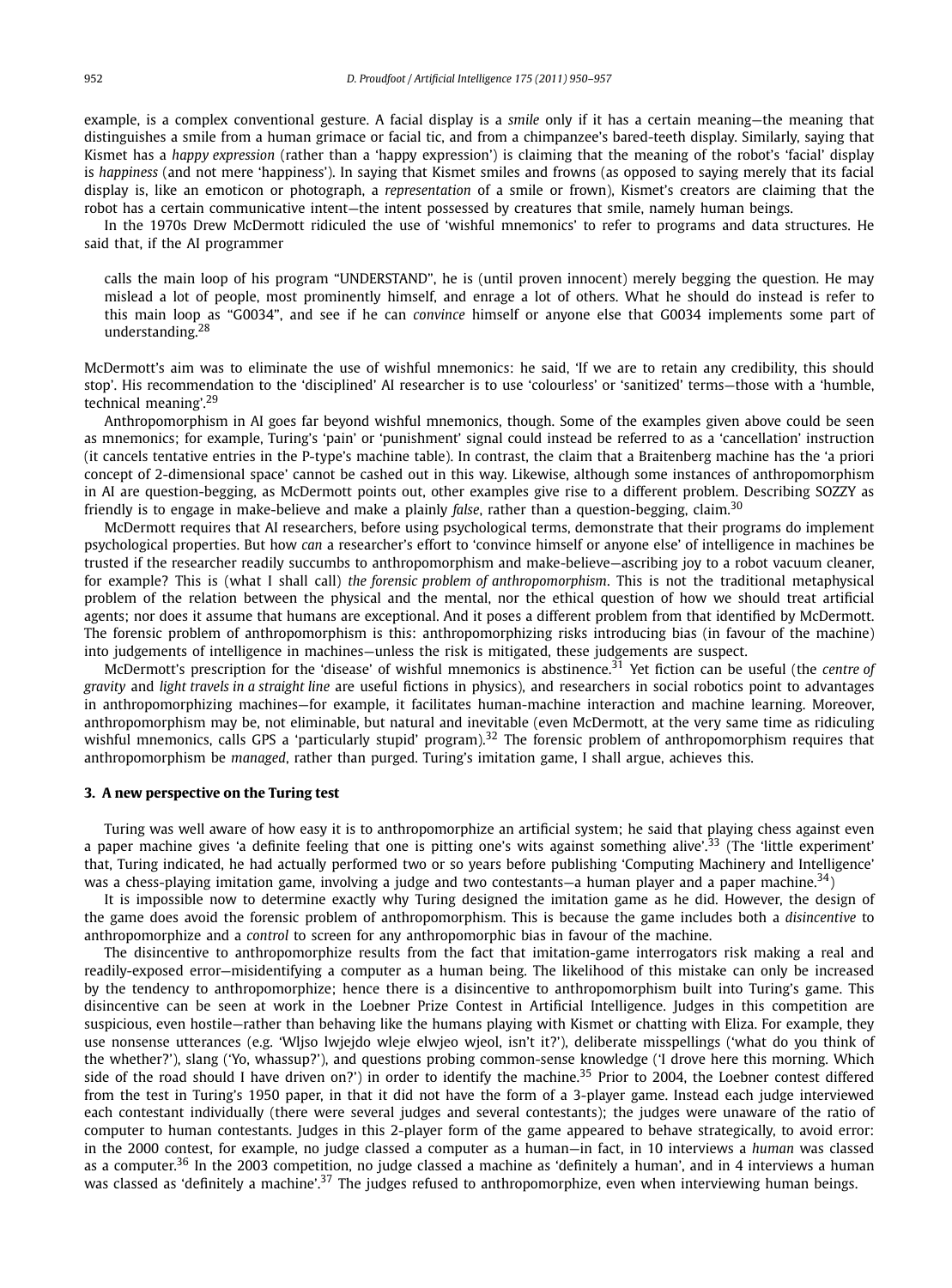Turing's 3-player imitation game (as formulated in 'Computing Machinery and Intelligence') contains an additional means of managing bias resulting from anthropomorphism. This game is a blind controlled trial of a machine's ability to answer questions, in a human-like manner, on a wide range of topics. Including a human contestant in simultaneous interviews turns the tendency to anthropomorphize into a controlled variable. We may assume that any tendency the interrogator has to anthropomorphize an unseen contestant is independent of the actual identity of the contestant.<sup>38</sup> The consequence is that the interrogator's tendency to anthropomorphize does *not* advantage the machine.

On this new understanding of Turing's test, a popular objection to the test is wrong-headed. Kenneth Ford and Patrick Hayes, for example, claim that the test is 'a poorly designed experiment *...* depending too much on the subjectivity of the judge'.<sup>39</sup> Likewise, the philosopher Ned Block asserts that the test makes whether or not a machine thinks 'depend on how gullible human interrogators tend to be'.<sup>40</sup> This criticism of Turing's test is influential but gets things back-to-front. The imitation game *mitigates* anthropomorphic bias introduced by 'gullible' judges; it is a *well*-designed experiment.

#### **4. Mindless intelligence and Turing's test**

*Mindless* intelligence, in Pollack's sense, seems to be intelligence *without symbols*. It is plain that his main target is the physical symbol system hypothesis; he describes Lisp interpreters, symbols, grammars, and logic or inference engines as 'the accoutrements of cognition'. A 'mindless process', we may infer, will have none of these.

In this sense of 'mindless', it is in fact an error to *oppose* human-level intelligence and mindless intelligence; it is an entirely open question whether a mindless machine can achieve human-level intelligence. In consequence, there is a role for the Turing test as a criterion of human-level mindless intelligence in machines (the imitation game does not test for any particular cognitive architecture).

Pollack, of course, calls for computer science to stop chasing human-level intelligence—the 'same old AI goals' are, he says, 'red herrings that promise the practically impossible'. But why is human-level AI *impossible*? Pollack's reason is that '[s]ymbolic conscious reasoning is *...* a myth'. However, this is to identify the goal of building a human-level intelligence with that of building a symbolic mind—and this is a mistake, since human-level AI can exploit different architectures.<sup>41</sup> (Turing himself recommended trying both symbolic and behaviour-based approaches.<sup>42</sup>) In fact, Pollack's call for mindless intelligence *presupposes* a criterion of human-level intelligence in machines, since he claims that dynamical physical processes can become 'more intelligent than' a smart adult human.

Turing shared several of the goals of mindless intelligence.<sup>43</sup> What is now called 'Turing Test AI' was not his only aim; his research was wide-ranging.<sup>44</sup> Crucially, the common assertion that the Turing test 'assumes that human thought is the final, highest pinnacle of thinking against which all others must be judged' is mistaken.45 Turing recognized that his test measures human-like intelligence and that an intelligent non-human system might behave very differently.<sup>46</sup> His hope was that the imitation game would provide an *existence proof* of the hypothesis that machines can think. If a machine were to do well in the imitation game (played numerous times, with different interrogators, and on diverse topics), wouldn't that be a convincing demonstration of artificial intelligence—even to the die-hard naysayer?

#### **5. Blockheads, zombies, and other objections**

Any argument for the importance of Turing's test must address standard objections to the test. The most influential philosophical objection is: if a machine does well in the imitation game, this demonstrates merely that the machine *behaves as if* it is intelligent (or thinks)—not that it is *really* intelligent.<sup>47</sup> Why say this? One reason proposed is that manifestly *un*intelligent programs can pass the test. Some critics point to the success of primitive programs in Loebner's contests, especially the early competitions.<sup>48</sup> Yet these fail as counterexamples to Turing's test. Loebner's test is much easier than Turing's (for example, in the protocol for scoring the test); the early competitions also restricted the topics of the questions and forbade the judges to use tricks—unlike Turing's test.

To produce an effective counterexample, critics must invent hypothetical entities. For example, a *blockhead* (after Ned Block) is a hypothetical program that incorporates a vast look-up table; according to Block, the program he calls 'Aunt Bubbles' can do well in the imitation game, but has the intelligence only of a 'jukebox'.49 However, this famous counterexample does not work.<sup>50</sup> *In the real world* no look-up table device would fool a Turing-test interrogator; given the constraints of processing speed and storage capacity, the candidate would take too long to answer the questions. Block acknowledges that a device like Aunt Bubbles is 'only logically possible, not physically possible'—the machine is, he admits, 'too vast to exist'. In his view this does not matter: 'because we are considering a proposed definition of intelligence that is supposed to capture the *concept* of intelligence, conceptual possibility will do the job'.51 However, Turing did *not* use his test as a definition of (i.e., a logically necessary and sufficient condition for) intelligence.<sup>52</sup> It is perverse to insist on this interpretation of the test, in the face of Turing's saying (in his 1952 radio broadcast) 'I don't want to give a definition of thinking',<sup>53</sup> his acknowledgement (in his 1950 paper) that success in the test is not a necessary condition of intelligence, and his remarks (in his 1952 broadcast) demonstrating his concern with real-world machines—machines that can solve problems, he said, 'within a reasonable time'.54 This last excludes look-up table devices of the sort described by Block and others.

Several critics of the Turing test argue as follows: 'real' intelligence (or thinking) essentially involves *consciousness*, and the imitation game cannot test for this.55 John Searle, for example, appears to take this view; he claims that Turing's test aims to detect 'the presence of mind' but fails, since it tests only 'external behaviour'.<sup>56</sup> This criticism can be made out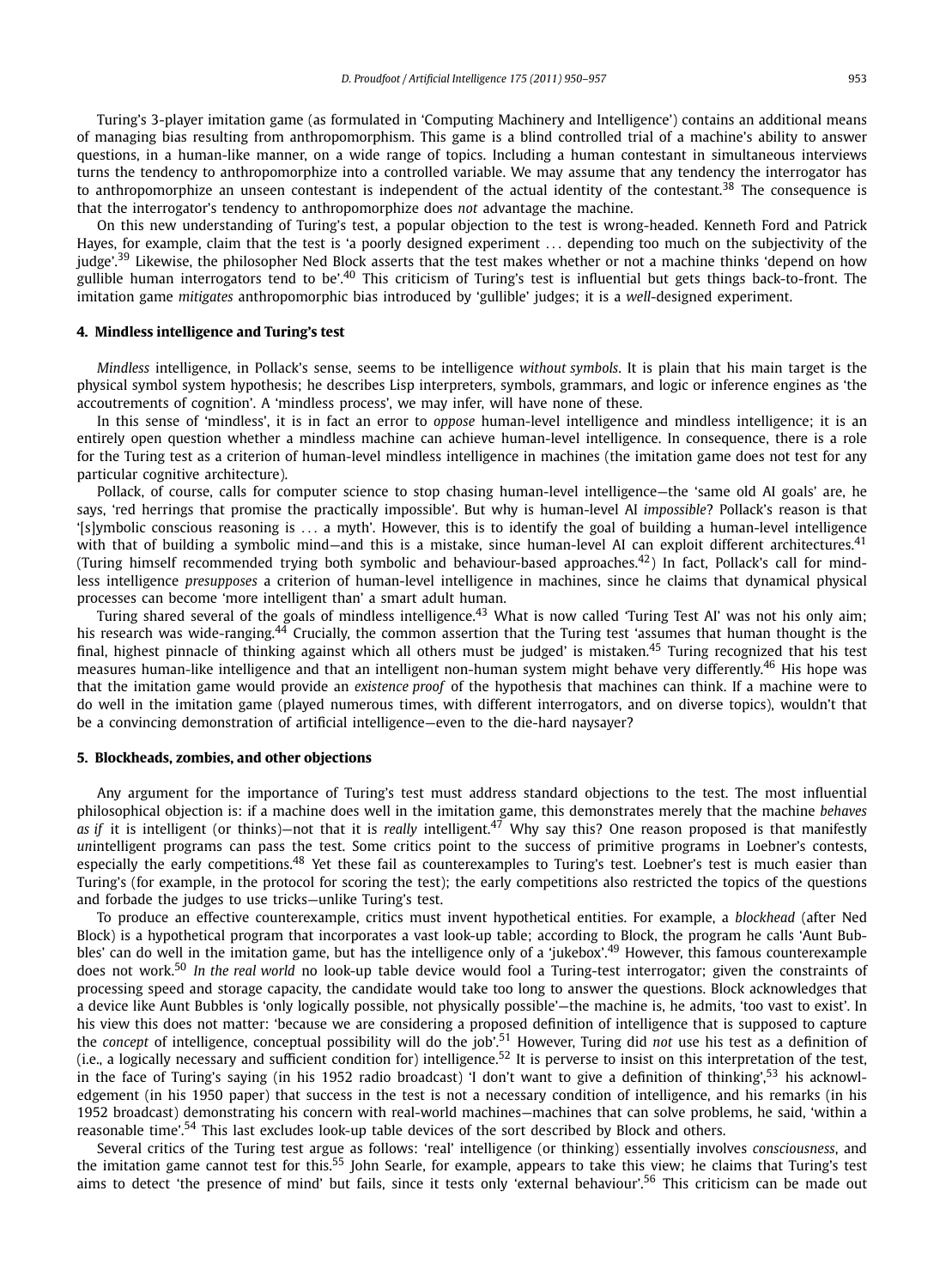using a *zombie* thought experiment. A zombie is a hypothetical entity that lacks all conscious awareness (i.e., qualitative awareness or 'feeling'), but is otherwise indistinguishable from a human being. The objection runs: a zombie could pass Turing's test, but isn't it obvious that such a creature does not really think? However, this objection begs two crucial questions. First, it simply assumes that thinking essentially involves consciousness—ignoring the fact that humans have nonconscious thoughts. Second, it assumes that a zombie *would* do well in the imitation game. But it may be that only an entity capable of conscious thought will pass Turing's test. This is an entirely open question, which is not settled by the fact that we can *imagine* a zombie passing the test (if indeed we can imagine this).

Turning from philosophical to scientific and engineering objections to Turing's test, many of these do not attack the test itself (for example, those objections quoted at the beginning of this paper). Some criticize the use of the test to stipulate a *core goal* for AI (namely, the imitation of human performance). Others criticize attempts by researchers working in *Good Old-Fashioned AI* to build machines that will pass the test. And the true target of some other objections is *Loebner's* annual contest, on the ground that it encourages programmers to use tricks. All these criticisms could be conceded without any damage to Turing's test.

Those scientific and engineering objections that attack the test directly make, in effect, two related criticisms. The first is: the test fails to assist researchers to *build* a thinking machine (let alone a mindless 'insect' or an 'intelligence amplifier' for humans).<sup>57</sup> For example, some critics argue that the test is too difficult and fails to provide a practical way forward for AI.<sup>58</sup> Turing recognized the difficulty in constructing a machine that would succeed in the game; in his 1952 broadcast he predicted that it would be 'at least 100 years' before a machine 'stand[s] any chance [of passing the test] with no questions barred'.<sup>59</sup> Nevertheless, if AI researchers are to build a thinking machine, they must have some criterion of *when* they have reached this goal. Turing's test provides such a criterion.

The second criticism is: the Turing test fails to assist researchers to *understand*—that is, construct a computational theory of—intelligence. For example, some critics argue that the focus on human-like systems will not help us to understand intelligence in a generic sense.<sup>60</sup> Turing might have agreed; he made it clear that his test is intended to provide a criterion of specifically human-like intelligence. Some critics, though, judge Turing's test too narrow even as a test of human-like intelligence.<sup>61</sup> Here Turing would not have agreed; he chose 'something like a viva-voce examination', he said, because it 'has the advantage of drawing a fairly sharp line between the physical and the intellectual capacities of a man' and 'seems to be suitable for introducing almost any one of the fields of human endeavour that we wish to include'.<sup>62</sup> (The imitation game can also be used to test for different human intellectual capacities or levels.) Sloman objects that 'the very idea of a Turing test or any other test of intelligence is muddled [because] there is no binary divide between things that are and things that are not intelligent'.<sup>63</sup> However, even if the concept of intelligence is fuzzy, the imitation game can be used as a test of (human-like) intelligence; this is because, as Turing said, we cannot conclude from a contestant's failing to do well in the game that the contestant is *not* intelligent.

The complaint that the imitation game does not help researchers to theorize about intelligence overlooks Turing's own very different approach to intelligence. Sloman, for example, claims that a 'deep' understanding of human-level intelligence requires that we identify the mechanisms underlying intelligent human behaviour as solutions to problems posed in human evolutionary development (clearly the imitation game does not provide this).<sup>64</sup> In contrast, Turing said in his 1952 broadcast, 'As soon as one can see the cause and effect working themselves out in the brain, one regards it as not being thinking, but a sort of unimaginative donkey-work'.<sup>65</sup> In his view, the ordinary concept of intelligence is linked, not to the notion of underlying mechanisms, but to the notion of people's responses in specified conditions (see Section 1). Intelligence in this sense cannot be understood by the sort of investigation Sloman proposes—but it can be tested in the imitation game, which explores the human's response to the machine in carefully circumscribed circumstances.

#### **6. 'Intelligence is in the eye of the observer'**

If AI does abandon the Turing test, what will take its place? One popular approach (with some similarity to Turing's own view) is simply to say that 'intelligence is in the eye of the observer'. Rodney Brooks, for example, uses these very words (and Pollack's definition of 'mindless intelligence' specifies that it is intelligent behaviour ascribed by an observer).<sup>66</sup> This approach raises in a graphic way the forensic problem of anthropomorphism.

Brooks claims that 'it is only an external observer that has anything to do with cognition, by way of attributing cognitive abilities to a system that works well in the world'.<sup>67</sup> This recalls Dennett's classic stipulation that 'a particular thing is an intentional system only in relation to the strategies of someone who is trying to explain and predict its behavior'.<sup>68</sup> These claims raise the possibility that *any* machine is an intentional system, just because the observer anthropomorphizes the machine. How is this possibility to be avoided? Dennett has proposed that an observer is justified in treating a machine as an intentional system where it is *useful* ('convenient, explanatory, pragmatically necessary for prediction') to do so.<sup>69</sup> Brooks has also suggested that, if the illusion of genuine communication with a machine is shattered less and less, the machine should be counted as a thinking thing.<sup>70</sup>

Yet humans may *always* find it 'convenient' to adopt the intentional stance when giving common-sense accounts of a machine's behaviour. The extravagance with which even AI researchers anthropomorphize machines suggest that Dennett's condition (that the observer find the intentional stance useful) is too easily satisfied. The same problem arises for Brooks's suggestion. Many researchers argue that human beings have an evolved tendency to personalize the world (we even see faces in the clouds)<sup>71</sup>; if so, the illusion of communication with a machine may be too readily generated.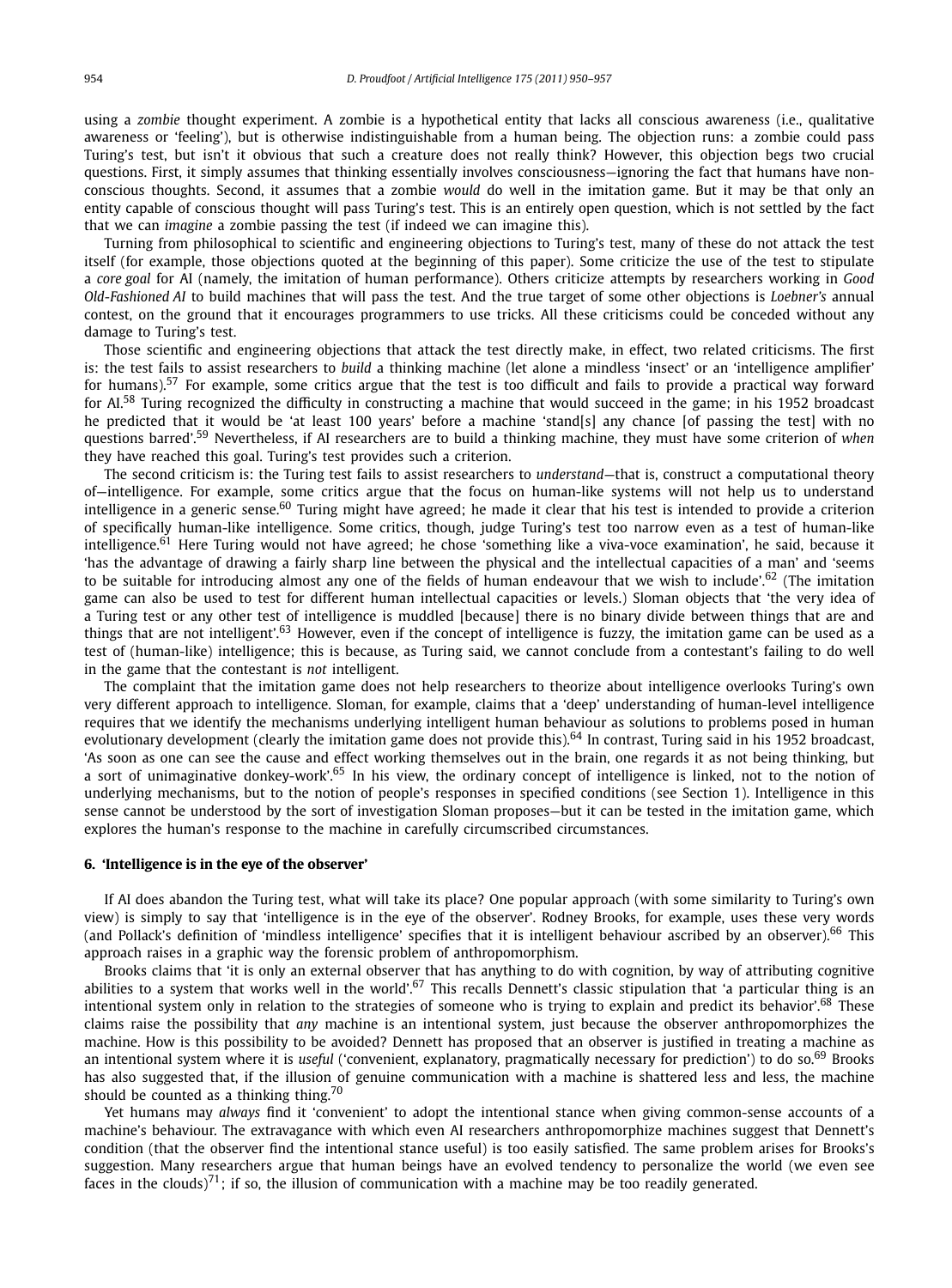In an ideal world the forensic problem of anthropomorphism would not arise. Such a world would include an *ideal observer*—a spectator without any inclination to misplaced anthropomorphism, or who is able (despite this inclination) to make unbiased decisions. However, in the real world ideal observers are hard to find, if not impossible. Turing's imitation game solves the problem without invoking an ideal observer.

#### **7. Conclusion**

Irrespective of the theoretical merits of Turing's test, there are the familiar economic arguments against employing it. David Waltz, for example, recently claimed that in the future 'few agencies or industries are likely to fund research whose primary goal is to pass some variant of the Turing Test'.<sup>72</sup> Yet even if Waltz is correct, those researchers who do want to develop machines with human-level intelligence will require some standard for determining success. Without a criterion of human-level intelligence in machines, it is impossible even to theorize about building such devices. Moreover, building human-level AI requires a test of intelligence in machines that is not undermined by our tendency to anthropomorphize.

The Turing test is anthropomorphism-proofed.

#### **Acknowledgements**

I would like to thank Jack Copeland, Aaron Sloman, Randy Goebel, and an anonymous AIJ reviewer for valuable detailed comments and discussion.

#### **Notes**

1See, for example, N. Cassimatis, E.T. Mueller, and P.H. Winston, "Achieving human-level intelligence through integrated systems and research: introduction to this Special Issue", *AI Magazine,* vol. 27, no. 2, 2006; also E.A. Feigenbaum, "Some Challenges and Grand Challenges for Computational Intelligence", *Journal of the ACM*, vol. 50, no. 1, 2003; D.B. Lenat, "The voice of the turtle: whatever happened to AI?", *AI Magazine*, vol. 29, no. 2, 2008; B. Goertzel, "Human-level artificial general intelligence and the possibility of a technological singularity: A reaction to Ray Kurzweil's *The Singularity Is Near*, and Mc-Dermott's critique of Kurzweil", *Artificial Intelligence*, vol. 171, 2007; J. McCarthy, "From Here to Human-Level AI", *Artificial Intelligence*, vol. 171, 2007, and "Formalizing common sense knowledge in mathematical logic", *The Rutherford Journal: The New Zealand Journal for the History and Philosophy of Science and Technology,* vol. 3, <www.rutherfordjournal.org>; M. Minsky, P. Singh, and A. Sloman, "The St. Thomas common sense symposium: designing architectures for human-level intelligence", *AI Magazine,* vol. 25, no. 2, 2004; L.A. Zadeh, "Toward Human Level Machine Intelligence—Is It Achievable? The Need for a Paradigm Shift", *IEEE Computational Intelligence Magazine*, vol. 3, no. 3, 2008.

 $^{2}$ J. McCarthy, "From Here to Human-Level AI", p. 1174. In the same issue Goertzel makes an analogous claim: 'AGI should be the focus of a significant percentage of contemporary AI research *...*[and] dramatic progress on AGI in the near future is something that's reasonably likely' ("Human-level artificial general intelligence and the possibility of a technological singularity: A reaction to Ray Kurzweil's *The Singularity Is Near*, and McDermott's critique of Kurzweil", p. 1163).

3See, for example, D. McDermott, "Level-headed", *Artificial Intelligence,* vol. 171, 2007; A. Sloman, "The well-designed young mathematician", *Artificial Intelligence*, vol. 172, 2008. Goertzel criticises the goal of human-level AI but is happier with AGI ("Human-level artificial general intelligence and the possibility of a technological singularity: A reaction to Ray Kurzweil's *The Singularity Is Near*, and McDermott's critique of Kurzweil"). Several of McDermott's and Sloman's objections to the notion of human-level AI seem to apply also to AGI.

4J.B. Pollack, "Mindless Intelligence", *IEEE Intelligent Systems*, vol. 21, no. 3, 2006, pp. 50–56. All references to Pollack are to this paper.

5P.J. Hayes and K.M Ford, "Turing Test Considered Harmful", IJCAI-95 *Proceedings of the Fourteenth International Joint Conference on Artificial Intelligence*, Montreal, Quebec, August 20–25, vol. 1, Morgan Kaufman, 1995, p. 974.

6B. Whitby, "The Turing Test: AI's Biggest Blind Alley?", in P. Millican and A. Clark eds, *The Legacy of Alan Turing, Vol. I, Machines and Thought*, Oxford Univ. Press, 1996, p. 58.

<sup>7</sup>R.M. French, "Subcognition and the Limits of the Turing Test", in P. Millican and A. Clark eds, 1996, p. 12; D. Michie, "Turing's Test and Conscious Thought", in P. Millican and A. Clark eds, 1996, p. 36; P.R. Cohen, "If not Turing's test, then what?", *AI Magazine*, vol. 26, no. 4 (April), 2005, p. 62; N. Block, "The Mind as the Software of the Brain", in E.E. Smith and D.N. Osherson eds, *An Invitation to Cognitive Science, Vol. 3, Thinking*, 2nd edition, MIT Press, 1995, p. 378.

8P.J. Hayes and K.M. Ford, 1995, pp. 972, 976.

9K.M. Ford and P.J. Hayes, "On Computational Wings: Rethinking the Goals of Artificial Intelligence", *Scientific American Presents*, vol. 9, no. 4, 1998, p. 79. 10A. Sloman, "The Mythical Turing Test", 26 May 2010, [http://www.cs.bham.ac.uk/research/projects/cogaff/misc/turing-test.html.](http://www.cs.bham.ac.uk/research/projects/cogaff/misc/turing-test.html) Whitby makes the same claim, saying 'Turing himself was always careful to refer to "the game". The suggestion that it might be some sort of test involves an important extension of Turing's claims' ("The Turing Test: AI's Biggest Blind Alley?", p. 54). Likewise Narayanan states that 'Turing did not originally intend his imitation game to be a test' ("The Intentional Stance and the Imitation Game", in P. Millican and A. Clark eds, 1996, p. 66). For criticism of these claims (and other objections to Turing in this and the companion volume), see B.J. Copeland and D. Proudfoot, 'The Legacy of Alan Turing', *Mind*, vol. 108, 1998.

<sup>11</sup>A. Sloman, "The Mythical Turing Test". Sloman says, '[F]ar from proposing a test to answer the question whether machines can think or whether machines are intelligent, [Turing] actually decides (rightly) that the question is absurd' (ibid.). However, what Turing states is 'absurd' is any attempt to answer this question by means of 'a statistical survey such as a Gallup poll' ("Computing Machinery and Intelligence", *Mind*, vol. 59, 1950, p. 433). Despite his notorious remark that the question 'Can machines think?' is 'too meaningless to deserve discussion' (ibid., p. 442), Turing discussed this question at length (Copeland points this out in B.J. Copeland ed., *The Essential Turing*, Oxford Univ. Press, 2004, pp. 476–477). He discussed it in his 1950 paper (where, after all, he said that the question 'Are there imaginable digital computers which would do well in the imitation game?' is a 'variant' of the question 'Can machines think?' (p. 442)), and in his radio broadcasts 'Can Digital Computers Think?' (A.M. Turing, 1951, "Can Digital Computers Think?", in B.J. Copeland ed., 2004) and "Can Automatic Calculating Machines Be Said To Think?" (A.M. Turing, R. Braithwaite, G. Jefferson, and M. Newman, 1952, in B.J. Copeland ed., 2004). In the first of these broadcasts, for example, Turing speaks of 'programming a machine to think' and 'the attempt to make a thinking machine', and he makes it clear that he is in favour of 'the theory that machines could be made to think' (pp. 485–486).

12A.M. Turing, 1950, pp. 452, 436, 446.

13A.M. Turing, et al., 1952, p. 495.

<sup>14</sup>A.M. Turing, 1948, "Intelligent Machinery", in B.J. Copeland ed., 2004, p. 431. For my analysis of Turing's approach to intelligence, see D. Proudfoot, "Rethinking Turing's test", forthcoming; D. Proudfoot and B.J. Copeland, "Artificial Intelligence", in E. Margolis, R. Samuels, and S. Stich eds, *Oxford Hand-*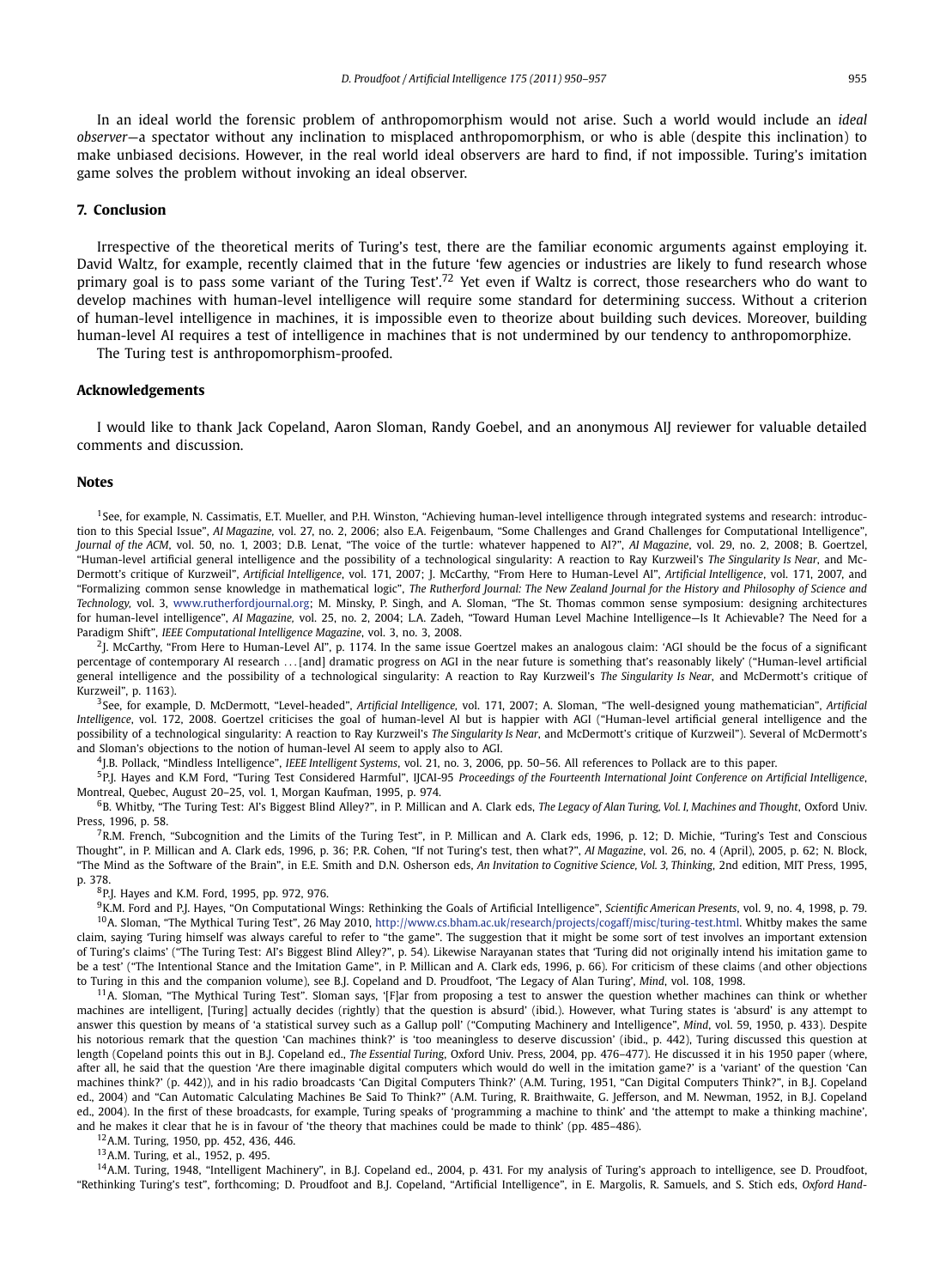*book of Philosophy and Cognitive Science*, Oxford Univ. Press, forthcoming; B.J. Copeland and D. Proudfoot, "Artificial Intelligence: History, Foundations, and Philosophical Issues", in P. Thagard ed., *Handbook of the Philosophy of Psychology and Cognitive Science*, Elsevier, 2006.

15On anthropomorphism in AI, see e.g. D. Proudfoot, "How Human Can They Get?", *Science*, vol. 248, 1999, p. 745 and "The Implications of an Externalist Theory of Rule-Following Behaviour for Robot Cognition", *Minds and Machines*, vol. 14, 2004, pp. 295, 302; B.J. Copeland and D. Proudfoot, 2006, pp. 445–446. 16A.M. Turing, 1950, pp. 456–457; "Intelligent Machinery: a Heretical Theory", c. 1951, in B.J. Copeland ed., 2004, p. 473.

17A.M. Turing, 1948, pp. 424–429.

18A.M. Turing, 1948, p. 412.

19V. Braitenberg, *Vehicles: Experiments in Synthetic Psychology*, MIT Press, 1984, pp. 83, 68, 19, 46, 83, 46, 41.

 $^{20}$ D.W. Hogg, F. Martin, and M. Resnick, "Braitenberg Creatures", Epistemology and Learning Group Memo No. 13, MIT Media Laboratory, 1991, pp. 1–8. 21M. Yamamoto, " 'SOZZY': A Hormone-Driven Autonomous Vacuum Cleaner", *Proceedings of the International Society for Optical Engineering*, vol. 2058, 1993, pp. 212–213.

22D.C. Dennett, "When HAL Kills, Who's to Blame? Computer Ethics", in D.G. Stork ed., *Hal's Legacy: 2001's Computer as Dream and Reality*, MIT Press, 1997, p. 358; "The Practical Requirements for Making a Conscious Robot", *Philosophical Transactions of the Royal Society of London*, vol. 349, 1994, pp. 140, 141.

<sup>23</sup>See, e.g., C. Breazeal, "Regulating Human–Robot Interaction using 'emotions', 'drives' and facial expressions", 1998; [http://citeseerx.ist.psu.edu/viewdoc/](http://citeseerx.ist.psu.edu/viewdoc/summary?doi=10.1.1.56.6651) [summary?doi=10.1.1.56.6651.](http://citeseerx.ist.psu.edu/viewdoc/summary?doi=10.1.1.56.6651) 24See, e.g., C. Breazeal and J. Velásquez, "Toward Teaching a Robot 'Infant' using Emotive Communication Acts", in *Proceedings of 1998 Simulation of*

*Adaptive Behavior, workshop on Socially Situated Intelligence*; [http://www.ai.mit.edu/projects/sociable/publications.html.](http://www.ai.mit.edu/projects/sociable/publications.html)

25L. Wittgenstein, *Philosophical Investigations*, 2nd edition, eds. G.E.M. Anscombe and R. Rhees, Blackwell, 1972.

26C. Breazeal, "Affective Interaction between Humans and Robots", in J. Kelemen and P. Sosik eds, *ECAL 2001, LNAI 2159*, Springer-Verlag, 2001, p. 585; C. Breazeal and B. Scassellati, "Challenges in Building Robots That Imitate People", in K. Dautenhahn and C. Nehaniv eds, *Imitation in Animals and Artifacts*, MIT Press, 2001, <www.ai.mit.edu/projects/humanoid-robotics-group/publications.html>; C. Breazeal, 2001, p. 584. Not all human smiles and frowns are genuine, but non-genuine ('Duchenne') smiles nevertheless have meaning, and the person smiling has a certain communicative intent.

27C. Breazeal and P. Fitzpatrick, "That Certain Look: social amplification of animate vision", *Proceedings of the AAAI Fall Symposium, Socially Intelligent Agents—The Human in the Loop*, 2000, <http://people.csail.mit.edu/paulfitz/publications.html>.

28D. McDermott, "Artificial Intelligence Meets Natural Stupidity", *SIGART Newsletter*, no. 57, April 1976, p. 4. Sloman makes the similar claim that referring to hypothesized parts of brains as 'perceiving' or 'deciding' is *circular* (A. Sloman, "The Design-Based Approach to the Study of Mind (in humans, other animals, and machines), Including the Study of Behaviour Involving Mental Processes", [http://www.cs.bham.ac.uk/research/projects/cogaff/misc/design](http://www.cs.bham.ac.uk/research/projects/cogaff/misc/design-based-approach.html)[based-approach.html](http://www.cs.bham.ac.uk/research/projects/cogaff/misc/design-based-approach.html), February 28, 2010). I am indebted to Aaron Sloman for emphasizing the relevance of McDermott's paper to the discussion of anthropomorphism in AI.

29D. McDermott, 1976, pp. 4, 5.

<sup>30</sup>Another example of plainly false ascriptions in AI is the use of personal pronouns ('he' and 'she') to refer to machines. A recent case is E.S. Brunette, R.C. Flemmer, and C.L. Flemmer, "A review of artificial intelligence", ICARA 2009 – *Proceedings of the Fourth International Conference on Autonomous Robots and Agents*, 2009, IEEE. S.P. Franklin goes so far as to use personal pronouns to refer, not only to robots and software agents, but also to processors and computer models (in *Artificial Minds*, Bradford Books, 1995).

 $31$ <sup>'</sup>Disease' is McDermott's term (1976, p. 5).

32D. McDermott, 1976, p. 4.

33A.M. Turing, 1948, p. 412.

34A.M. Turing, 1948, p. 431.

<sup>35</sup>The judges' inputs quoted here are from the transcripts of, respectively, the 2005, 2003, and 2008 competitions; [http://www.loebner.net/Prizef/loebner](http://www.loebner.net/Prizef/loebner-prize.html)[prize.html.](http://www.loebner.net/Prizef/loebner-prize.html)

36B.J. Copeland, "The Turing Test", in J.H. Moor ed., *The Turing Test: The Elusive Standard of Artificial Intelligence*, Kluwer, 2003, p. 7; J.H. Moor, "The Status and Future of the Turing Test", in J.H. Moor ed., 2003, p. 204. The results of the 2000 contest are set out in "The Status and Future of the Turing Test", p. 205.

3[7http://www.loebner.net/Prizef/loebner-prize.html.](http://www.loebner.net/Prizef/loebner-prize.html)

 $38$ Might an interrogator's tendency to anthropomorphize somehow be triggered only (or more strongly) in her interviews with the machine? This possibility points to the fact that the imitation game, however interpreted, cannot be used as a one-off test. Individual interrogators may have quirks and may make surprising decisions; to obtain a convincing result, the imitation game must be played several times (see B.J. Copeland ed., 2004, pp. 528–529). There is no reason to think that, over a series of games using different interrogators chosen randomly, the tendency to anthropomorphize will favour the machine against the human contestant.

39K.M. Ford and P.J. Hayes, 1998, p. 79.

40N. Block, "Psychologism and Behaviorism", *Philosophical Review*, vol. 90, no. 1, 1981, p. 10.

41See, e.g., M. Minsky, P. Singh, and A. Sloman, 2004.

42A.M. Turing, 1950, p. 460.

 $^{43}$ For example, Turing—just as Pollack advocates—sought to understand how the human brain might emerge naturally; he said that '[t]he brain structure has to be one which can be achieved by the genetic embryological mechanism' and hoped that his work on neuron-like computation might clarify this process. (Letter from Turing to the biologist J.Z. Young. A copy is in the Modern Archive Centre, King's College, Cambridge (catalogue reference K1.78).)

<sup>44</sup>For example, in addition to his ground-breaking work on mechanized search in the Bombe, Turing anticipated computation by neural networks and was the first to use computer simulation to investigate the development of pattern in living things. On the Bombe, see B.J. Copeland ed., 2004, ch. 6 and pp. 353–355; B.J. Copeland and D. Proudfoot, 2006. On neural networks, see Turing, 1948; B.J. Copeland and D. Proudfoot, "On Alan Turing's Anticipation of Connectionism", *Synthese*, vol. 108, 1996 (reprinted in R. Chrisley ed., *Artificial Intelligence: Critical Concepts in Cognitive Science*, *Volume 2: Symbolic AI*, Routledge, 2000); B.J. Copeland and D. Proudfoot, "Alan Turing's Forgotten Ideas in Computer Science", *Scientific American*, vol. 280 (April), 1999. On simulation, see A.M. Turing, "The Chemical Basis of Morphogenesis", *Philosophical Transactions of the Royal Society of London*, *Series B*, vol. 237, 1952 (reprinted in B.J. Copeland ed., 2004; see also pp. 507–518); B.J. Copeland and D. Proudfoot, "Turing and the computer", in B.J. Copeland ed., *Alan Turing's Automatic Computing Engine*, Oxford Univ. Press, 2005.

45K.M. Ford and P.J. Hayes, 1998, p. 79.

46A.M. Turing, 1950, p. 435.

47Discussions of philosophical objections to the Turing test include: J.R. Searle, "Minds, Brains, and Programs", *Behavioral and Brain Sciences*, vol. 3, 1980; R.M. French, "The Turing Test: The First 50 Years", *Trends in Cognitive Science*, vol. 4, no. 3, 2000; D. Lenat, "Building a Machine Smart Enough to Pass the Turing Test: Could We, Should We, Will We?"; P.M. Churchland, "On the Nature of Intelligence: Turing, Church, von Neumann, and the Brain", in R. Epstein, G. Roberts, and G. Beber eds, 2008; D. Proudfoot, "Wittgenstein's Anticipation of the Chinese Room", in J. Preston and M. Bishop eds, 2002 and "Review of James Moor (Ed.), *The Turing Test: The Elusive Standard of Artificial Intelligence*", *Philosophical Psychology*, vol. 19, no. 2, 2005; B.J. Copeland and D. Proudfoot, 2006 and "The Turing Test: A Philosophical and Historical Guide," in R. Epstein, G. Roberts, and G. Beber eds, 2008.

48See, e.g., N. Block, "The Mind as the Software of the Brain", p. 379. Block himself points out the discrepancy between the early Loebner contests and Turing's test, yet describes Loebner's test as a 'reasonable facsimile' of Turing's test.